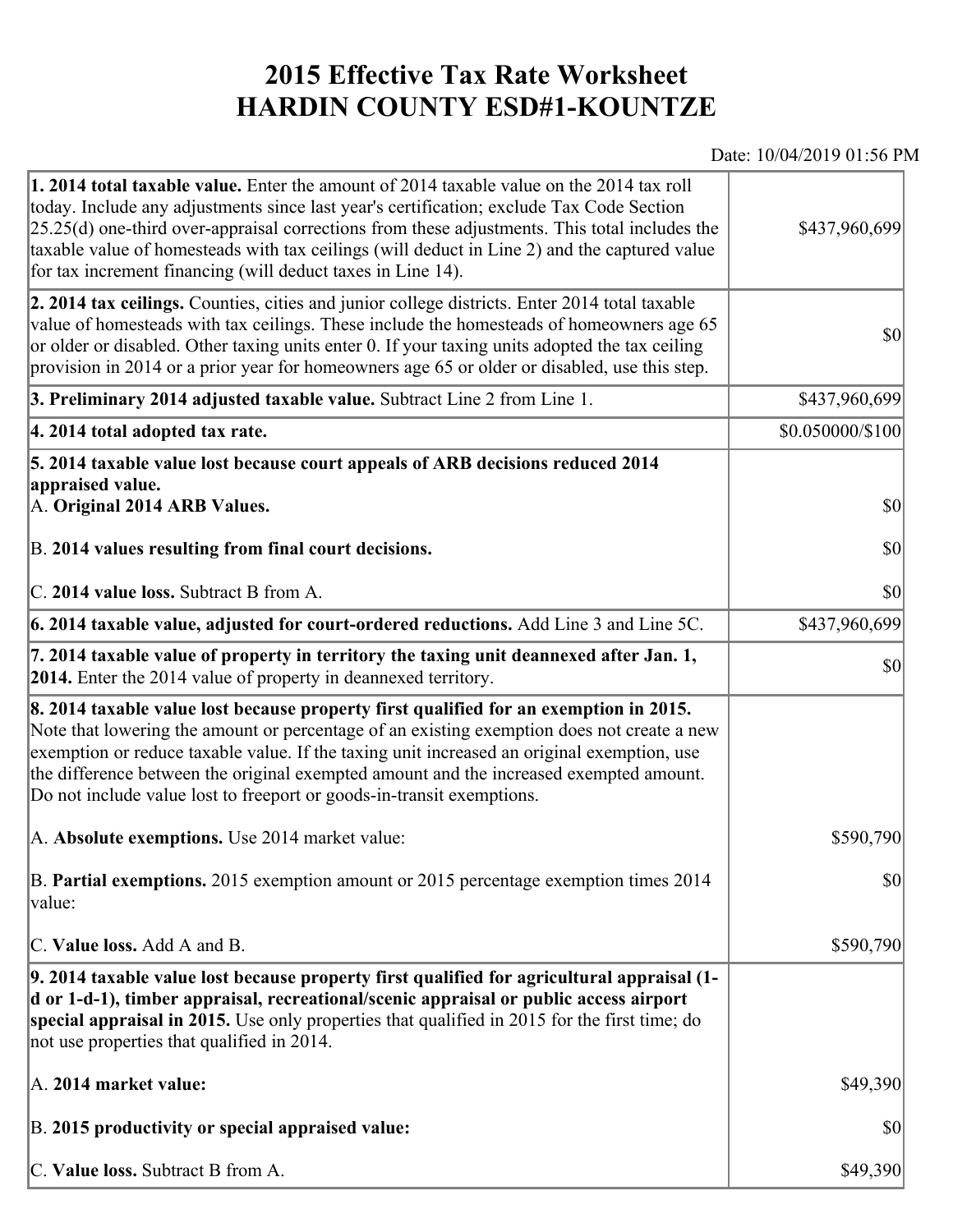| 10. Total adjustments for lost value. Add lines 7, 8C and 9C.                                                                                                                                                                                                                                                                                                                                                                                                                                                                                                                                                                                                                                              | \$640,180     |
|------------------------------------------------------------------------------------------------------------------------------------------------------------------------------------------------------------------------------------------------------------------------------------------------------------------------------------------------------------------------------------------------------------------------------------------------------------------------------------------------------------------------------------------------------------------------------------------------------------------------------------------------------------------------------------------------------------|---------------|
| 11. 2014 adjusted taxable value. Subtract Line 10 from Line 6.                                                                                                                                                                                                                                                                                                                                                                                                                                                                                                                                                                                                                                             | \$437,320,519 |
| 12. Adjusted 2014 taxes. Multiply Line 4 by line 11 and divide by \$100.                                                                                                                                                                                                                                                                                                                                                                                                                                                                                                                                                                                                                                   | \$218,660     |
| 13. Taxes refunded for years preceding tax year 2014. Enter the amount of taxes refunded<br>by the taxing unit for tax years preceding tax year 2014. Types of refunds include court<br>decisions, Tax Code Section 25.25(b) and (c) corrections and Tax Code Section 31.11<br>payment errors. Do not include refunds for tax year 2014. This line applies only to tax years<br>preceding tax year 2014.                                                                                                                                                                                                                                                                                                   | \$262         |
| 14. Taxes in tax increment financing (TIF) for tax year 2014. Enter the amount of taxes<br>paid into the tax increment fund for a reinvestment zone as agreed by the taxing unit. If the<br>taxing unit has no 2015 captured appraised value in Line 16D, enter 0.                                                                                                                                                                                                                                                                                                                                                                                                                                         | $ 10\rangle$  |
| 15. Adjusted 2014 taxes with refunds and TIF adjustment. Add Lines 12 and 13, subtract<br>Line 14.                                                                                                                                                                                                                                                                                                                                                                                                                                                                                                                                                                                                         | \$218,922     |
| 16. Total 2015 taxable value on the 2015 certified appraisal roll today. This value<br>includes only certified values and includes the total taxable value of homesteads with tax<br>ceilings (will deduct in Line 18). These homesteads include homeowners age 65 or older or<br>disabled.                                                                                                                                                                                                                                                                                                                                                                                                                |               |
| A. Certified values:                                                                                                                                                                                                                                                                                                                                                                                                                                                                                                                                                                                                                                                                                       | \$423,531,370 |
| B. Counties: Include railroad rolling stock values certified by the Comptroller's office:                                                                                                                                                                                                                                                                                                                                                                                                                                                                                                                                                                                                                  | $ 10\rangle$  |
| C. Pollution control exemption: Deduct the value of property exempted for the current tax<br>year for the first time as pollution control property:                                                                                                                                                                                                                                                                                                                                                                                                                                                                                                                                                        | $ 10\rangle$  |
| $\vert$ D. Tax increment financing: Deduct the 2015 captured appraised value of property taxable<br>by a taxing unit in a tax increment financing zone for which the 2015 taxes will be deposited<br>into the tax increment fund. Do not include any new property value that will be included in<br>Line 21 below.                                                                                                                                                                                                                                                                                                                                                                                         | $ 10\rangle$  |
| E. Total 2015 value. Add A and B, then subtract C and D.                                                                                                                                                                                                                                                                                                                                                                                                                                                                                                                                                                                                                                                   | \$423,531,370 |
| 17. Total value of properties under protest or not included on certified appraisal roll.                                                                                                                                                                                                                                                                                                                                                                                                                                                                                                                                                                                                                   |               |
| A. 2015 taxable value of properties under protest. The chief appraiser certifies a list of<br>properties still under ARB protest. The list shows the appraisal district's value and the<br>taxpayer's claimed value, if any, or an estimate of the value if the taxpayer wins. For each of<br>the properties under protest, use the lowest of these values. Enter the total value.                                                                                                                                                                                                                                                                                                                         | \$560,390     |
| B. 2015 value of properties not under protest or included on certified appraisal roll.<br>The chief appraiser gives taxing units a list of those taxable properties that the chief<br>appraiser knows about, but are not included in the appraisal roll certification. These<br>properties also are not on the list of properties that are still under protest. On this list of<br>properties, the chief appraiser includes the market value, appraised value and exemptions for<br>the preceding year and a reasonable estimate of the market value, appraised value and<br>exemptions for the current year. Use the lower market, appraised or taxable value (as<br>appropriate). Enter the total value. | $ 10\rangle$  |
| C. Total value under protest or not certified: Add A and B.                                                                                                                                                                                                                                                                                                                                                                                                                                                                                                                                                                                                                                                | \$560,390     |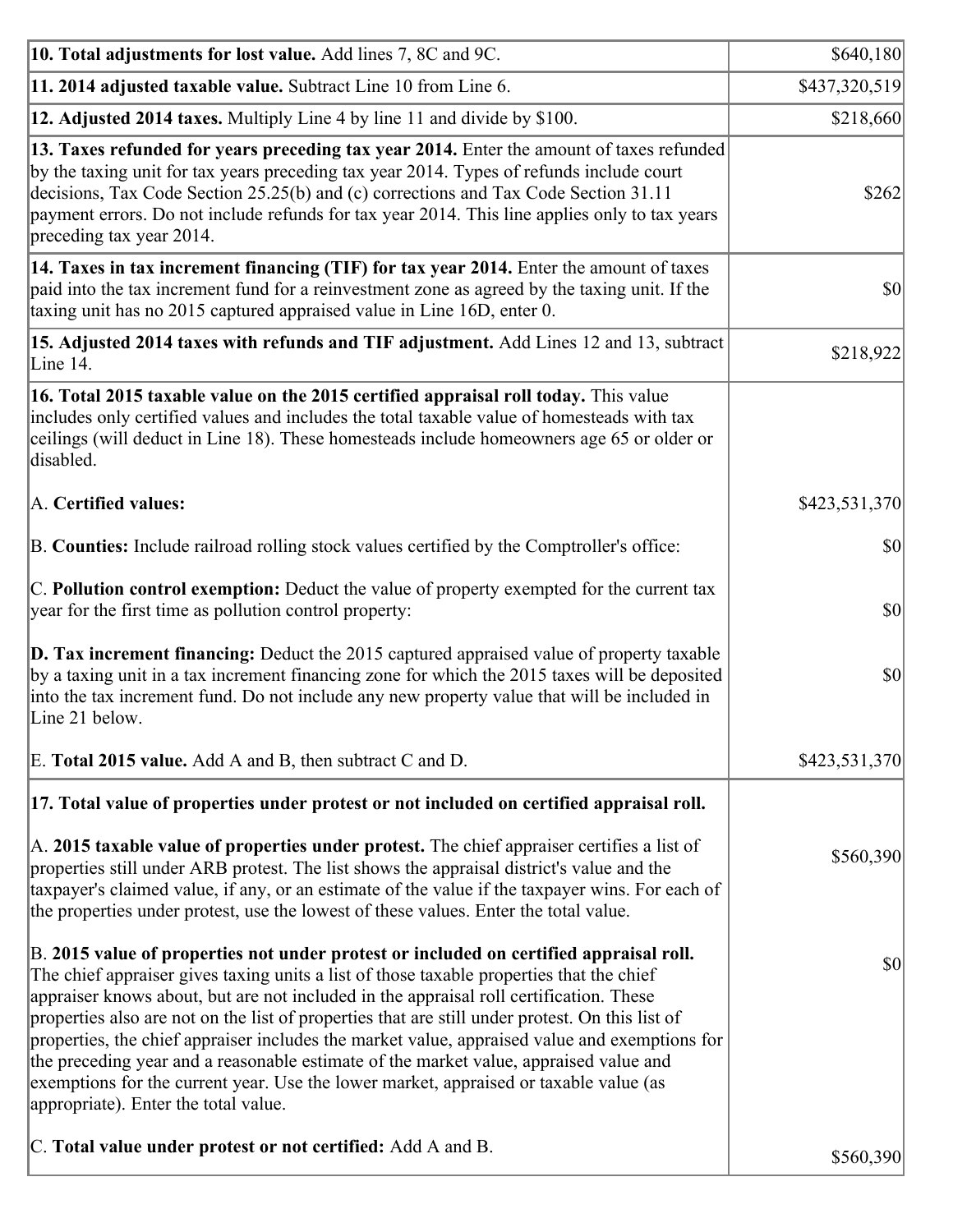| 18. 2015 tax ceilings. Counties, cities and junior colleges enter 2015 total taxable value of<br>homesteads with tax ceilings. These include the homesteads of homeowners age 65 or older<br>or disabled. Other taxing units enter 0. If your taxing units adopted the tax ceiling provision<br>$\ln 2014$ or a prior year for homeowners age 65 or older or disabled, use this step.                                                                                                                                                                                                                                         | <b>\$0</b>       |
|-------------------------------------------------------------------------------------------------------------------------------------------------------------------------------------------------------------------------------------------------------------------------------------------------------------------------------------------------------------------------------------------------------------------------------------------------------------------------------------------------------------------------------------------------------------------------------------------------------------------------------|------------------|
| 19. 2015 total taxable value. Add Lines 16E and 17C. Subtract Line 18.                                                                                                                                                                                                                                                                                                                                                                                                                                                                                                                                                        | \$424,091,760    |
| 20. Total 2015 taxable value of properties in territory annexed after Jan. 1, 2014.<br>Include both real and personal property. Enter the 2015 value of property in territory<br>annexed.                                                                                                                                                                                                                                                                                                                                                                                                                                     | <b>\$0</b>       |
| 21. Total 2015 taxable value of new improvements and new personal property located<br>in new improvements. New means the item was not on the appraisal roll in 2014. An<br>improvement is a building, structure, fixture or fence erected on or affixed to land. New<br>additions to existing improvements may be included if the appraised value can be<br>determined. New personal property in a new improvement must have been brought into the<br>taxing unit after Jan. 1, 2014, and be located in a new improvement. New improvements $do$<br>include property on which a tax abatement agreement has expired for 2015. | \$5,100,470      |
| 22. Total adjustments to the 2015 taxable value. Add Lines 20 and 21.                                                                                                                                                                                                                                                                                                                                                                                                                                                                                                                                                         | \$5,100,470      |
| <b>23. 2015 adjusted taxable value.</b> Subtract Line 22 from Line 19.                                                                                                                                                                                                                                                                                                                                                                                                                                                                                                                                                        | \$418,991,290    |
| 24. 2015 effective tax rate. Divide Line 15 by Line 23 and multiply by $$100$ .                                                                                                                                                                                                                                                                                                                                                                                                                                                                                                                                               | \$0.052249/\$100 |
| <b>25. COUNTIES ONLY.</b> Add together the effective tax rates for each type of tax the county<br>levies. The total is the 2015 county effective tax rate.                                                                                                                                                                                                                                                                                                                                                                                                                                                                    |                  |

A county, city or hospital district that adopted the additional sales tax in November 2014 or in May 2015 must adjust its effective tax rate. The Additional Sales Tax Rate Worksheet sets out this adjustment. Do not forget to complete the Additional Sales Tax Rate Worksheet if the taxing unit adopted the additional sales tax on these dates.

<sup>1</sup>Tex. Tax Code Section  $26.012(14)$ <sup>2</sup>Tex. Tax Code Section  $26.012(14)$  $3$ Tex. Tax Code Section 26.012(13)  ${}^{4}$ Tex. Tax Code Section 26.012(15) <sup>5</sup>Tex. Tax Code Section 26.012(15)  ${}^{6}$ Tex. Tax Code Section 26.012(15)  $7$ Tex. Tax Code Section 26.012(13)  ${}^{8}$ Tex. Tax Code Section 26.03(c)  $^{9}$ Tex. Tax Code Section 26.012(13)  $10$ Tex. Tax Code Section 26.012(15) <sup>11</sup>Tex. Tax Code Section  $26.03(c)$  ${}^{12}$ Tex. Tax Code Section 26.01(c) <sup>13</sup>Tex. Tax Code Section 26.04 and 26.041 <sup>14</sup>Tex. Tax Code Section 26.04 and 26.041 <sup>15</sup>Tex. Tax Code Section  $26.012(6)$  $16$ Tex. Tax Code Section 26.012(17) <sup>17</sup>Tex. Tax Code Section 26.012(17) <sup>18</sup>Tex. Tax Code Section  $26.04(c)$  $19$ Tex. Tax Code Section 26.04(d)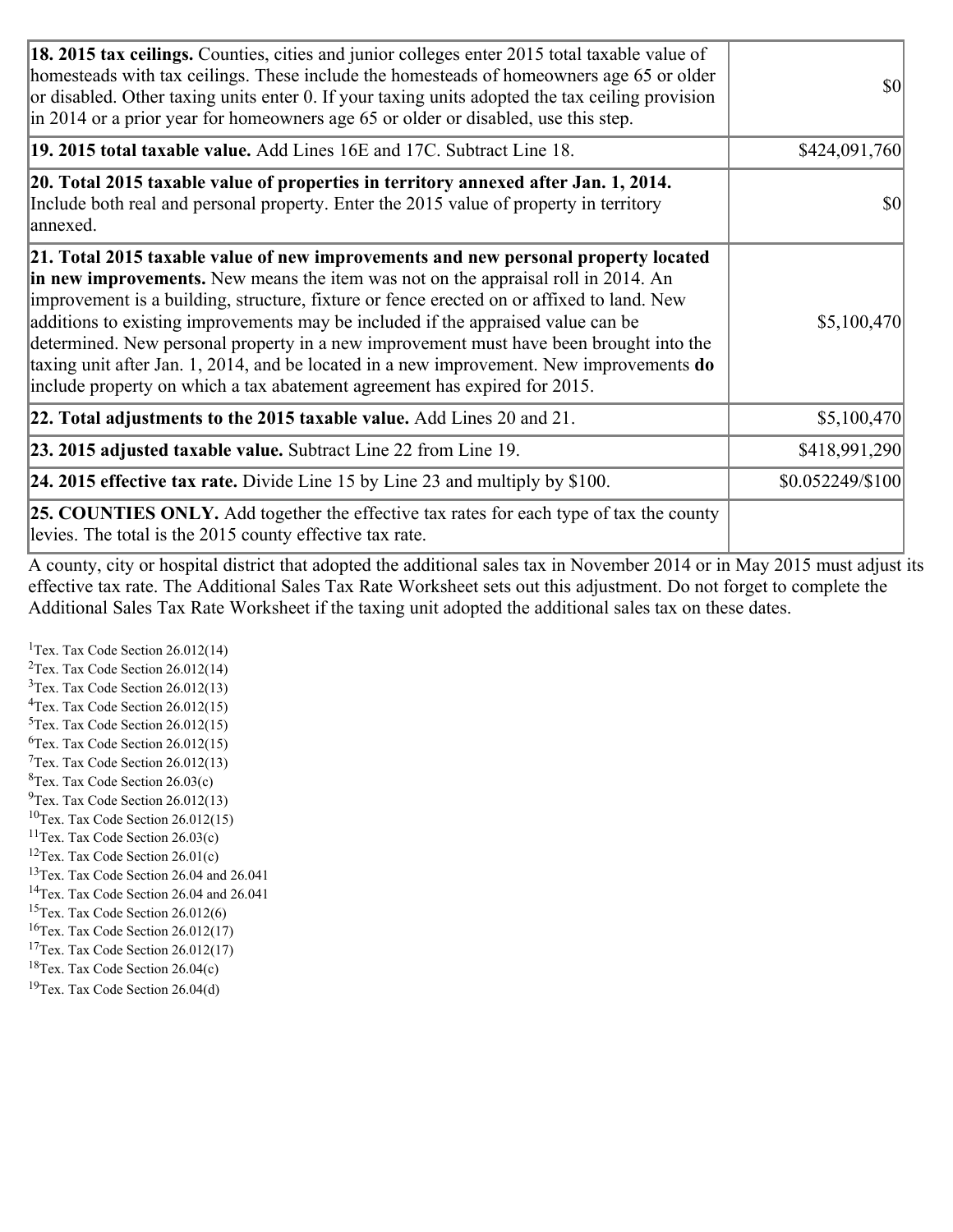## **2015 Rollback Tax Rate Worksheet HARDIN COUNTY ESD#1-KOUNTZE**

Date: 10/04/2019

| 26. 2014 maintenance and operations (M&O) tax rate.                                                                                                                                                                                                                                                                                                                                                                                                                                                                                                                                                                                                                     | \$0.050000/\$100                    |
|-------------------------------------------------------------------------------------------------------------------------------------------------------------------------------------------------------------------------------------------------------------------------------------------------------------------------------------------------------------------------------------------------------------------------------------------------------------------------------------------------------------------------------------------------------------------------------------------------------------------------------------------------------------------------|-------------------------------------|
| $ 27.2014$ adjusted taxable value. Enter the amount from Line 11.                                                                                                                                                                                                                                                                                                                                                                                                                                                                                                                                                                                                       | \$437,320,519                       |
| 28. 2014 M&O taxes.                                                                                                                                                                                                                                                                                                                                                                                                                                                                                                                                                                                                                                                     |                                     |
|                                                                                                                                                                                                                                                                                                                                                                                                                                                                                                                                                                                                                                                                         |                                     |
| A. Multiply Line 26 by Line 27 and divide by \$100.                                                                                                                                                                                                                                                                                                                                                                                                                                                                                                                                                                                                                     | \$218,660                           |
| B. Cities, counties and hospital districts with additional sales tax: Amount of additional<br>sales tax collected and spent on M&O expenses in 2014. Enter amount from full year's sales<br>tax revenue spent for M&O in 2014 fiscal year, if any. Other taxing units enter 0. Counties<br>exclude any amount that was spent for economic development grants from the amount of<br>sales tax spent.                                                                                                                                                                                                                                                                     | $ 10\rangle$                        |
| C. Counties: Enter the amount for the state criminal justice mandate. If second or later year,<br>the amount is for increased cost above last year's amount. Other taxing units enter 0.                                                                                                                                                                                                                                                                                                                                                                                                                                                                                | $ 10\rangle$                        |
| D. Transferring function: If discontinuing all of a department, function or activity and<br>transferring it to another taxing unit by written contract, enter the amount spent by the taxing<br>unit discontinuing the function in the 12 months preceding the month of this calculation. If<br>the taxing unit did not operate this function for this 12-month period, use the amount spent<br>in the last full fiscal year in which the taxing unit operated the function. The taxing unit<br>discontinuing the function will subtract this amount in H below. The taxing unit receiving<br>the function will add this amount in H below. Other taxing units enter 0. | $ 10\rangle$                        |
| E. Taxes refunded for years preceding tax year 2014: Enter the amount of M&O taxes<br>refunded in the preceding year for taxes before that year. Types of refunds include court<br>decisions, Tax Code Section 25.25(b) and (c) corrections and Tax Code Section 31.11<br>payment errors. Do not include refunds for tax year 2014. This line applies only to tax years<br>preceding tax year 2014.                                                                                                                                                                                                                                                                     | $ 10\rangle$                        |
| F. Enhanced indigent health care expenditures: Enter the increased amount for the<br>current year's enhanced indigent health care expenditures above the preceding tax year's<br>enhanced indigent health care expenditures, less any state assistance.                                                                                                                                                                                                                                                                                                                                                                                                                 | $\vert \mathbf{S} \mathbf{0} \vert$ |
| G. Taxes in TIF: Enter the amount of taxes paid into the tax increment fund for a<br>reinvestment zone as agreed by the taxing unit. If the taxing unit has no 2015 captured<br>appraised value in Line 16D, enter 0.                                                                                                                                                                                                                                                                                                                                                                                                                                                   | $ 10\rangle$                        |
| <b>H. Adjusted M&amp;O Taxes.</b> Add A, B, C, E and F. For unit with D, subtract if discontinuing<br>function and add if receiving function. Subtract G.                                                                                                                                                                                                                                                                                                                                                                                                                                                                                                               | \$218,660                           |
| 29. 2015 adjusted taxable value. Enter Line 23 from the Effective Tax Rate Worksheet.                                                                                                                                                                                                                                                                                                                                                                                                                                                                                                                                                                                   | \$418,991,290                       |
| 30. 2015 effective maintenance and operations rate. Divide Line 28H by Line 29 and<br>multiply by \$100.                                                                                                                                                                                                                                                                                                                                                                                                                                                                                                                                                                | \$0.052187/\$100                    |
| 31. 2015 rollback maintenance and operation rate. Multiply Line 30 by 1.08.                                                                                                                                                                                                                                                                                                                                                                                                                                                                                                                                                                                             | $$0.056361/\$100$                   |